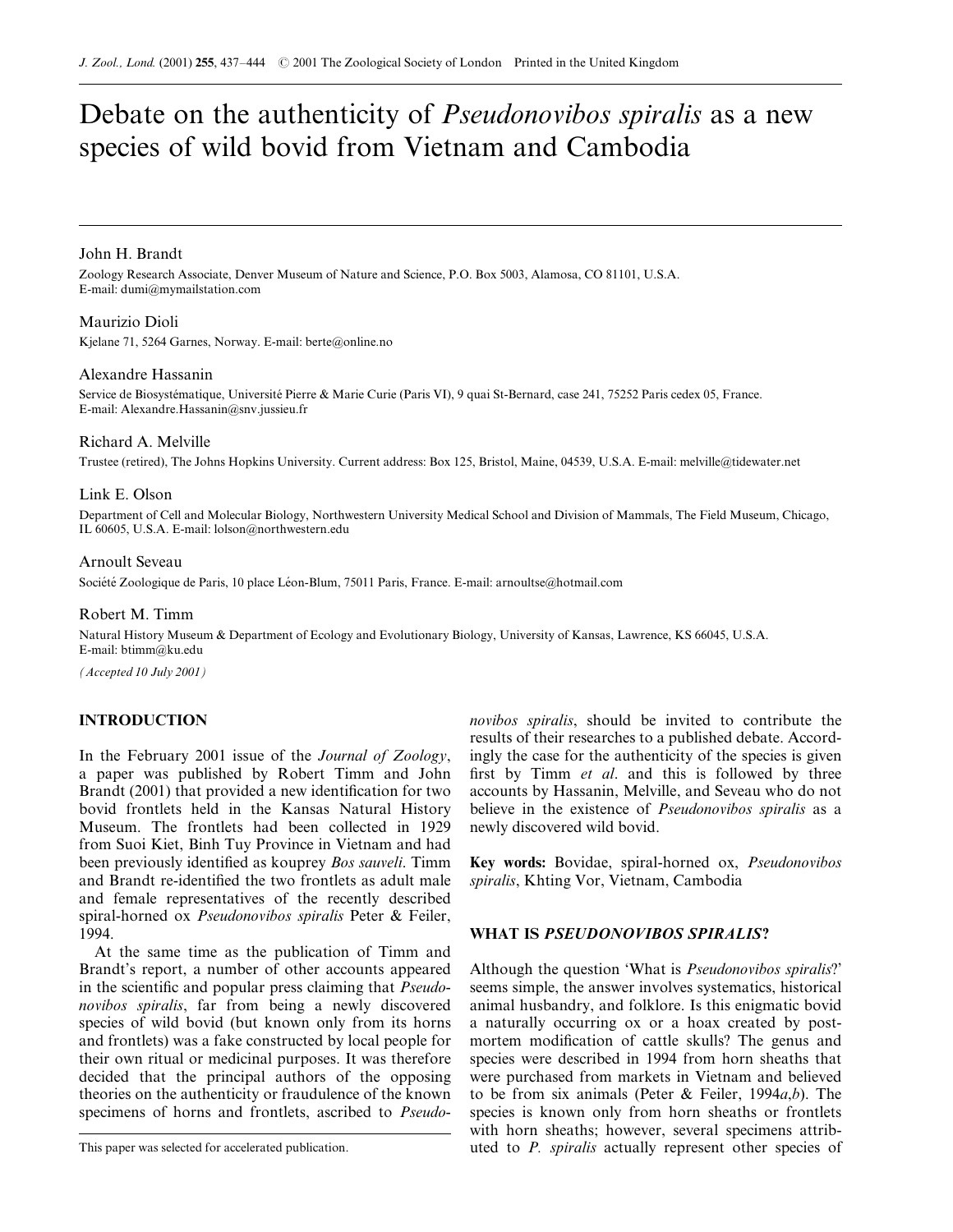bovids (Timm & Brandt, 2001). Because the validity of P. spiralis has recently been called into question (Hassanin et al., 2001; Thomas, Seveau & Hassanin, 2001), we herein briefly review what is known.

All specimens reported or purported to belong to P. spiralis have come from either Cambodia or Vietnam, and most were from markets. Only two specimens, those at the University of Kansas, are from a specific region, the Suoi Kiet region of Vietnam. Most of the other specimens were purchased from animal and trophy markets in Phnom Penh, Saigon, or central Vietnam. Specimens reported as P. spiralis actually belong to several different species of bovids (Timm & Brandt, 2001), and specimens that clearly have been altered by humans exist. Hassanin et al. (2001), Seveau  $(2001)$  and Thomas *et al.*  $(2001)$  documented how fake specimens are made, concluding that the species is a hoax and the specimens are fakes that have been modified by humans from domestic cattle Bos taurus skulls. We have seen fake horns fashioned from Asian water buffalo Bubalus bubalis, as well as cattle. Dioli has seen buffalo horns that were skilfully crafted; their large diameter allowed the carving of both annulations and a spiral tip from the body of the horn.

Are all specimens fakes? The two specimens from Suoi Kiet (and several others) are not human-created artefacts. The horn annulations have not been carved or engraved and the twisted tip is a result of natural growth. The horns are associated correctly with the bony frontlets as judged by a perfect match between the longitudinal grooves of irregular bone that correspond with the longitudinal grooves and ridges in the sheaths. Radiographs of the horn tips reveal cone-shaped growth lines, which are deposition lines of the keratinous horn sheath that were laid down by natural growth (Fig. 1). The lack of distortion in these nested cones of keratin through the length of the twisted horn tip indicates that the horns were not modified after the death of the animal by heating and bending to create the twist. These internal depositional lines should not be confused with the strands of keratin that follow the length of the horn and can be seen externally. These deposition lines, and not the external annulations, are growth indicators from naturally produced horn. Human post-mortem modifications would have caused deflection in these growth lines. We have found similar depositional lines in the horns of European bison, gaur and kouprey. In the horns of male banteng, bison, gaur, kouprey and some ancient breeds of domestic cattle, the outer layer of keratin is shed, beginning near the horn tips, which results in a frayed appearance. Because of this breakdown of the horn structure, depositional lines are lost. Wharton (1957) referred to these as the inner and outer layers of the horn, and male kouprey fray off the outer layers beginning at 7 years of age. In North American bighorn sheep the deposition lines are laid down in annual increments, with the innermost lines being the youngest (see Goss, 1983, for a review of horn sheath growth). If post-mortem heating and twisting of the sheaths had been responsible for the curved tip, these modifications would have caused distortions in the growth lines.

Why fakes are made is a question for which we do not have a definitive answer. Perhaps the reasons vary between regions and craftsmen. Modern-day Khmer hunters believe this animal has medicinal powers; the horns are believed to provide protection against snakes and are used as a cure for snakebite (Dioli, 1997; Thomas et al., 2001; Timm & Brandt, 2001). Desai & Lic (1996: 34) reported that `Both the Kouprey and P. spiralis are extremely rare with hunters specifically targeting them for their horns which are in great demand and fetch high prices'.

The local name Linh Duong and the Khmer names Khting Vor and Khting Sipuoh are used in the literature for this animal. However, Linh Duong refers to the serow Nemorhaedus sumatraensis in Vietnam. Timm & Brandt (2001) review what is known about *Pseudo*novibos and propose the name spiral-horned ox, reflecting the distinctively shaped horns, the specific name, and the close relationship to the other wild oxen. This is the one common name available that is unambiguously associated with this animal. Additional observations on the biology, distribution, and folklore associated with P. spiralis have been provided by Dioli (1995, 1997) and Nadler (1997).

Does Pseudonovibos differ from Bos? The new genus was proposed by Peter & Feiler  $(1994a,b)$  because the horns are annulated throughout their entire length and the tip is twisted, a distinctive combination of characters unknown in any other bovid. Based on morphological characters, Timm & Brandt (2001) placed the animal in the tribe Bovini. The frontlets from Suoi Kiet (see figures in Timm  $\&$  Brandt, 2001) and several from elsewhere in Vietnam and Cambodia with the distinctive horns can be characterized morphologically as having: (1) horns set high on top of the skull, approximately oval in cross section; (2) horns relatively smooth at bases with bases divergent and wide-set laterally; (3) pneumatization of the skull pronounced; (4) frontals flat and not enlarged, with posterior margin forming a ridge or crest between the horns. This combination of characters places the animal in the genus Bos following the definition provided by Groves (1981).

Three separate molecular studies employing mitochondrial DNA sequences obtained from historic P. spiralis specimens differ in their phylogenetic conclusions, suggesting a nested position within the Caprini (goats and their allies; Hammer et al., 1999), a sister relationship to water buffaloes (genus Bubalus; Kuznetsov et al., 2001), or identity with domestic cattle (Hassanin et al., 2001). However, the authenticity of the sequences reported in the first two studies has been called into question, and molecular evidence collected in independent laboratories now strongly supports a phylogenetic position closely related to, or within, domestic cattle (Hassanin et al., 2001; L. Olson et al., pers. comm.). Therefore, the morphological and molecular evidence both suggest that the genus Pseudonovibos is not a taxon distinct from Bos.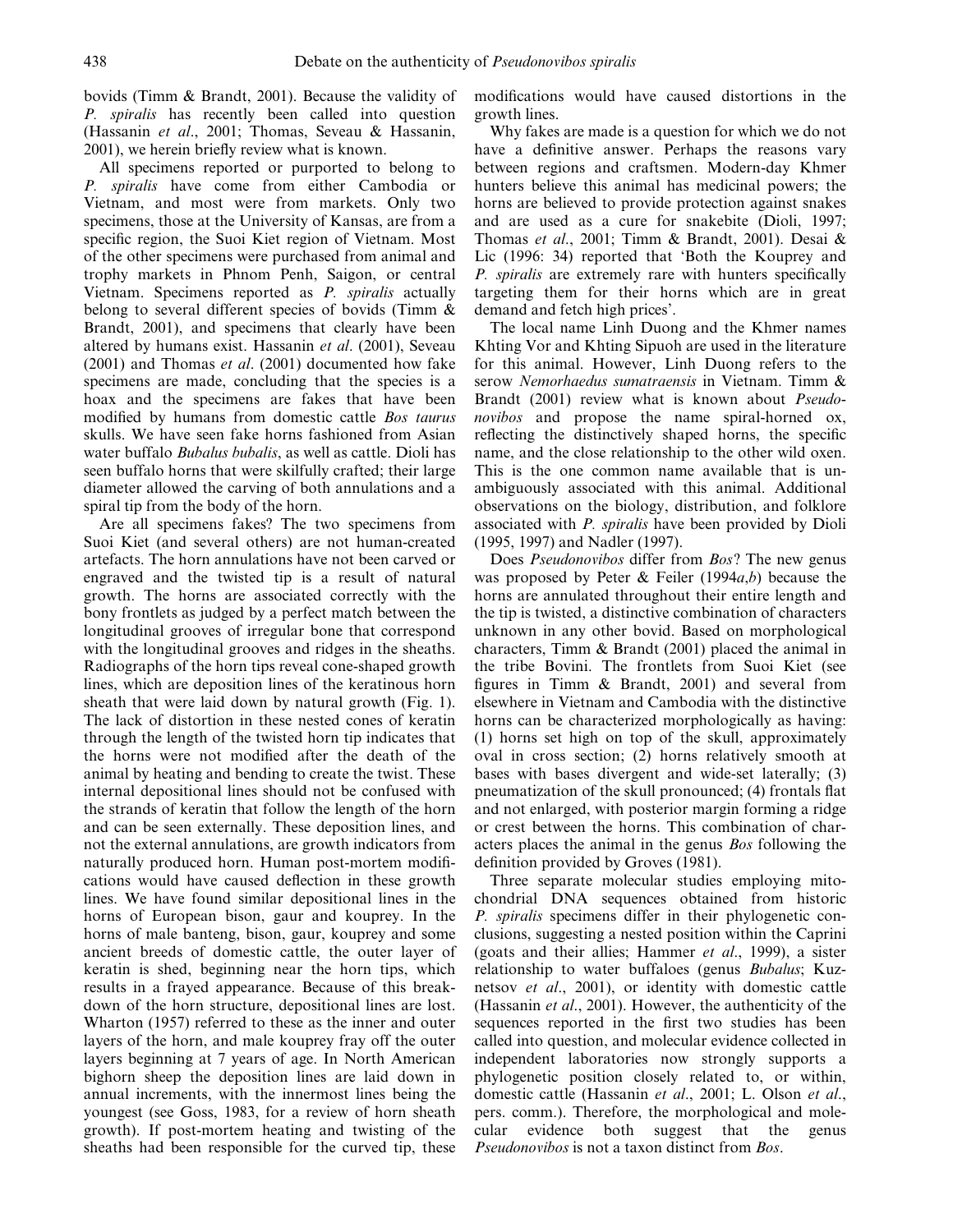

Fig. 1. Radiographs taken from different angles and exposures of the left horn sheath of two spiral-horned oxen from Suoi Kiet, Vietnam: top, KU 138657; bottom, KU 138658.

The distinctive horn sheaths of the spiral-horned ox with the annulations and terminal twist are not known from any other wild species of Bos, nor are they known from any breed of domestic cattle. However, in elucidating the species-level question we also need to ask, `What are cattle?' Modern cattle were domesticated from the now extinct aurochs Bos primigenius, which ranged throughout much of Eurasia. The taurine cattle breeds (B. taurus) are of Near East origin and the Indian zebu Bos indicus is from the Indian subcontinent. Archaeological and molecular evidence indicates that there was independent domestication of B. indicus from the Asian form of B. primigenius, named Bos namadicus (Grigson, 1980; Bradley et al., 1996; Troy et al., 2001). Bos taurus and B. indicus are now known to comprise two distinct mitochondrial DNA lineages with an estimated predomestication divergence dating to well over 100 000 years bp. The B. taurus mtDNA haplotype subsequently diverged from *B. primigenius* (Loftus et al., 1994; Troy et al., 2001).

Pertinent to the genetic information on the zebu breeds of cattle in South-east Asia is a statement from M. Edgar Boulangier's (1888: 207) account of hunting Cambodian bovids. Our translation of his comments on cattle is as follows: 'The Cambodians will search for certain wild oxen to cross with domestic races, so as to give them more robust shanks, and a greater size. Needless to say, they can take only the young ones.' This statement documents that at least one species (and perhaps more than one) of wild South-east Asian bovid was bred with domestic cattle during the 19th century. Wharton (1957) also suggested that kouprey were interbred with domestic cattle in Cambodia. Intentional breeding of domestic cattle with wild species of Bos was and continues to be a widespread practice in southern Asia. Banteng Bos javanicus, gaur Bos gaurus and yak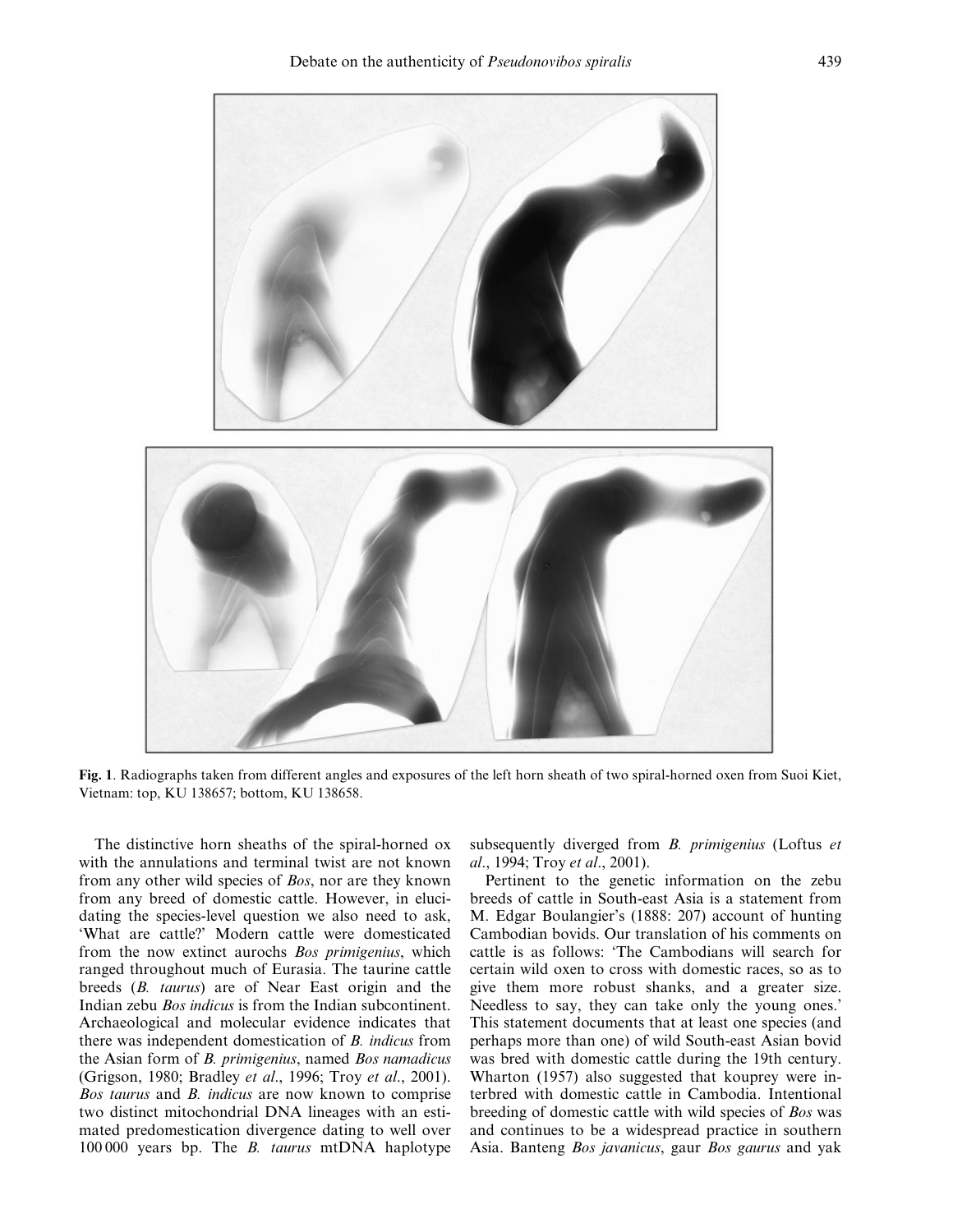Bos grunniens are actively crossbred with domestic cattle to increase muscular development as well as fat content in milk (National Research Council, 1983). This hybridization of domestic cattle with wild species of Bos along with presumably intense selection pressure by humans for desired traits has the potential to obscure our understanding of the evolutionary genetics of South-east Asian bovids, both wild and domestic. Interpretation of data from sex-linked and autosomal molecular markers such as those being used to assess species boundaries must therefore take account of the distinct possibility that genetic samples from single individuals might actually contain DNA from two or more recognized species.

The spiral-horned ox may be unique in all of zoology because erroneous material attributed to the species outnumbers properly identified specimens. This erroneous material includes many specimens altered by humans, as well as misidentified specimens belonging to other taxa. The recent assertion that all specimens are forgeries and that this entire species is a hoax do not account for the authentic specimens from Suoi Kiet and others. Contrary to the statements of Hassanin et al. (2001), Seveau (2001) and Thomas et al. (2001), an ox of the genus Bos with annulated horns and a twisted tip did exist in Vietnam and Cambodia. The spiral-horned ox is clearly a member of the genus Bos, which included the banteng, gaur, kouprey, yak, domestic cattle and the extinct aurochs. The origins, original distribution, relationships to other bovines, and current status of the spiral-horned ox all need to be further explored.

R. M. T., L. E. O., J. H. B. and M. D.

# DID THE `LINH DUONG' BOVID (PSEUDONOVIBOS SPIRALIS) EVER REALLY EXIST?

In 1993, several unusually shaped horns, collected from markets in Vietnam and Cambodia, were considered to be evidence for a new bovid species, Pseudonovibos spiralis (Peter & Feiler, 1994 $a,b$ ). The horn sheaths seemed to be unique, having a distinct lyriform twist, as well as annulations throughout their entire length. This animal, named `Linh Duong' in Vietnam or `Kting Voar' in Cambodia, was known only from detached horn sheaths or frontlets with horns. The lack of other anatomical information was responsible for the confusion regarding the taxonomic status of this species and morphologists debated whether it was a close relative of the tribe Antilopini (gazelles) (Peter & Feiler, 1994a), Caprini (goats, sheep and allies) (Nadler, 1997), or Bovini (oxen, bison, and buffaloes) (Timm & Brandt, 2001).

Given the lack of morphological data on this species, the molecular approach appeared to be the only way of solving the question of the phylogenetic relationships of P. spiralis. However, the three different DNA studies that were carried out gave rise to three conflicting hypotheses:

(1) Hammer et al. (1999), using a 415-bp DNA fragment of the cytochrome  $b$  gene, proposed affinities with the Caprini sensu lato. However, Hassanin & Douzery (2000) challenged the authenticity of their sequence and interpreted it as the result of DNA contamination from chamois Rupicapra rupicapra in the laboratory.

(2) Hassanin et al. (2001) revealed that certain horns are simply cow horns that have been artificially carved and twisted. Two distinct DNA markers were sequenced from four trophies of P. spiralis collected in Indochina during 1925: a 243-bp fragment of the mitochondrial cytochrome b gene, and a 327-bp fragment of the nuclear lactoferrin gene. The phylogenetic results showed that the enigmatic horns of Linh Duong belonged to domestic cattle *Bos taurus* (Hassanin et al., 2001). Morphological inspection indicated that the horn sheaths, originally smooth, had been carved to create the annulations, while the twist in the upper part of the horns was made by artificial torsion (Thomas et al., 2001). This raised the question of whether all horns of the Linh Duong are bogus or not. In other words, did the species P. spiralis ever really exist?

(3) Most recently, Kuznetsov et al. (2001) suggested that P. spiralis was a new species of buffalo on the basis of a 962-bp DNA fragment of the 12S rRNA gene. However, I demonstrated (submitted) that their conclusion was wrong because the putative sequence of P. spiralis was shown to be a chimera obtained from three different species: Bos taurus, Bubalus bubalus (domesticated Asian water buffalo) and Saiga tatarica (saiga antelope). In addition, several factors indicated that their specimen was artificially made using horns and a frontlet from domestic cattle B. taurus.

In conclusion, and on the basis of the following three arguments, I can safely assume that, in all likelihood, all specimens of P. spiralis are fraudulent, and that the animal named `Linh Duong' in Vietnam or `Kting Voar' in Cambodia never existed in the wild.

(1) To date 21 specimens were collected in Cambodia and Vietnam. Six are described in Peter & Feiler (1994b); six in Dioli (1997); two in Timm & Brandt, 2001; six in Thomas et al. (2001); and one in Kuznetsov et al. (2001). Five of these have been molecularly interpreted as being bogus, being derived from cow horns (Hassanin et al., 2001; Hassanin, submitted).

 $(2)$  The five specimens identified as fakes (four described in the paper of Hassanin et al., 2001 and one in the paper of Kuznetsov et al., 2001) differ in no perceptible external way from the others (Peter & Feiler, 1994a,b; Dioli, 1997; Timm & Brandt, 2001).

(3) All horns putatively assumed as authentic specimens of P. spiralis were collected at around the same date as other horns that have been identified as being bogus: 1929 for the two specimens housed in the collections of the University of Kansas Natural History Museum (Timm & Brandt, 2001) and 1925 and 1920 for the faked specimens, analysed by Hassanin *et al.* (2001) and Kuznetsov et al. (2001). This suggests that all horns were made at the beginning of the 20th century by a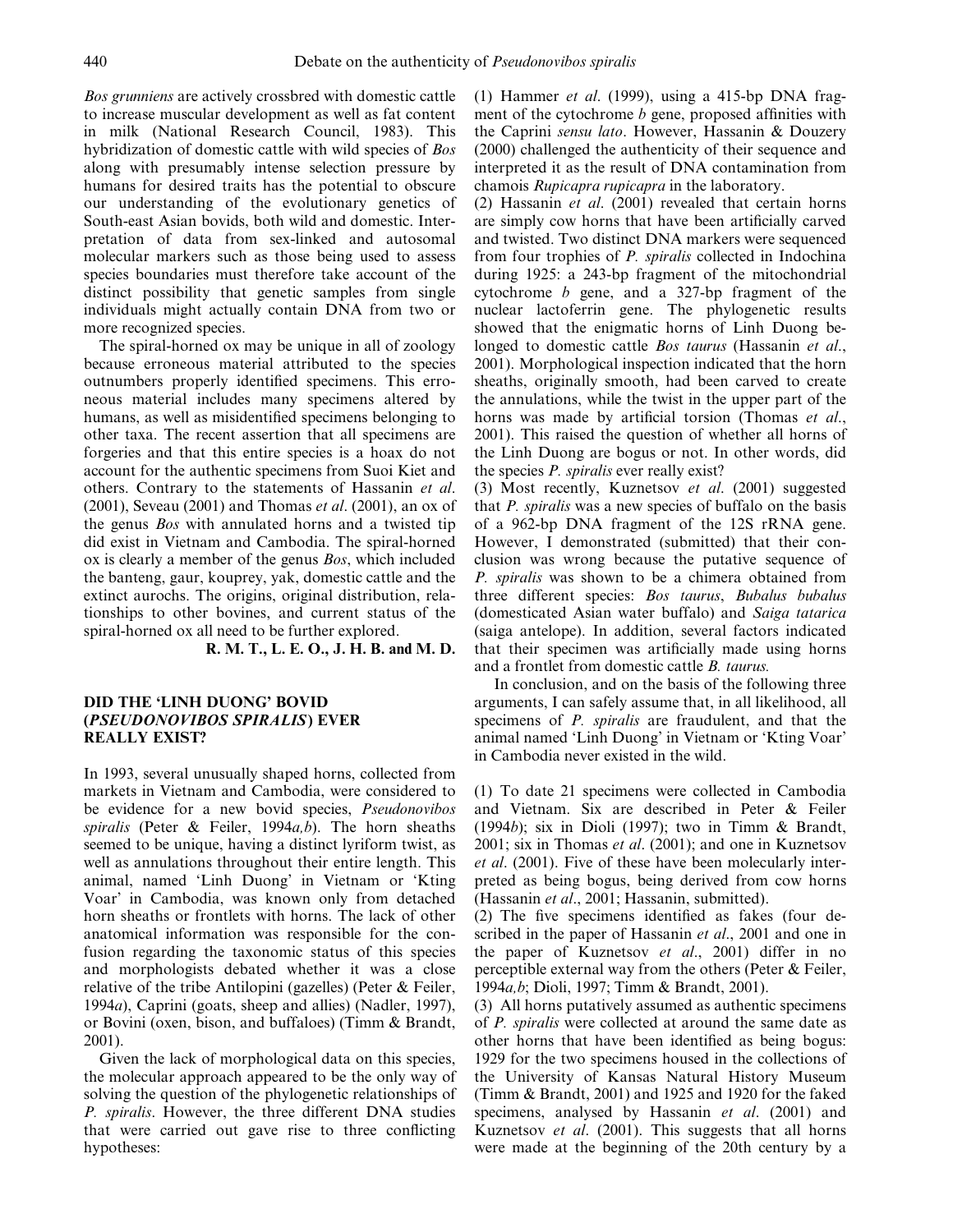small community of Vietnamese or Cambodian people and that this forgotten ethnic practice was restricted in time and place. A. H.

# PSEUDONOVIBOS SPIRALIS (? ARTIODACTYLA: BOVIDAE): CORRECTING MISINFORMATION

Timm  $\&$  Brandt (2001) wrote that Khting Vor, 'is the one common name available that we can unambiguously associate with the supposed new bovid Pseudonovibos spiralis', while Dioli (1997) wrote that in Cambodia, `the animal is well known to local people. Its name in the Khmer language is Kting Voar or Kting Sipuoh: 'wild cow that eat snake'.

A year-long survey of historical literature on Cambodian mammals, searching for mention of the Khting Vor or for any reference to a mammal identifiable as P. spiralis, has yielded only one important manuscript written between 1959 and 1962. This provides seminal new information on the use of the names Khting Vor and Khting Sipuoh. The author is Hoeur Lay Inn, Cambodian Minister of Agriculture in the 1950s, a dedicated naturalist who provided assistance to Wharton and Coolidge (who had seen and described the kouprey), and a colleague of C. Dumas, author of the reliable La Faune Sauvage du Cambodge (1944). Hoeur's family had controlled large forest reserves in north-east Cambodia for generations, and he lived among the hilltribes for 40 years. His memoir contains much information on the fauna of Cambodia, particularly with regard to Kratie and Mondolkiri provinces (inhabited by kouprey, gaur, banteng and wild water buffalo), and provides many pictures and precise locality information.

With regard to the gaur, Hoeur wrote (my translation) that his, `compatriots ask me frequently for a piece of horn from the Khting Pouh (serpent Gaur) for medicinal purposes and say emphatically that the Khting Vor (creeper [vine] Gaur) does not interest them at all. Personally I see no difference between the two varieties of this species, if there are varieties. Lacking a trophy (which I would never allow to be cut up) they content themselves with the hooves.'

Hoeur and Dumas shot many gaur (I hunted with them occasionally), and observed variations pertaining to locality, individual, age, colour and sexual dimorphism in their kills. Had species-level differences been perceived, Dumas (1944) would have noted them. Note that Hoeur was a French-trained agronomist, unencumbered by traditional Khmer myths and folklore. It is clear from the context of the paragraph that Khting Vor and Khting Sipouh are synonymous names for the gaur.

This is the earliest reliable written record that treats Pouh and Vor together in quite this way. Pouh is also written as Sipoh, Po, Pos, and Vor as Vohr and Voar. There are other Khting modifiers: Cha, Chea, Choar, Slik, Slek, Sluk, and Tia. Written Khmer is cuneiform, and transliteration into the Latin alphabet has been subject to two competing orthographies, in addition to

English/French differences. Add the shifting boundary between biology and myth in Cambodia, and scientists must tread warily in proposing biological associations for Khmer animal names. Anthropology contains many references to humans ascribing paranormal powers to animals, while a Cambodian analogy is provided by the huge gaur, grey-black, solitary, elusive and often turning hunter into prey. The Dictionary of the Buddhist Institute (1967: 108) lists only a single entry for gaur: `Khting'. The term `Khting Vor' should be separated from the taxonomic debate pertaining to P. spiralis. If a common name must be applied to a possibly non-existent creature, I propose `Sat Min Chbah' or `Sat Sum Klum'.

There should be no confusion on kouprey/kouprou. I agree with Coolidge (1940) that both kouprey and kouprou are names used only for Bos sauveli. My hilltribe trackers, depending on the settlement, used them interchangeably. Hoeur states (my translation) that the, `veterinarian Sauvel gave his name to this bovid, found only in Cambodia which, in certain regions of the Kingdom, is also called Kouprous'. Coolidge carried on an extensive correspondence with Urbain, who also noted both names (Urbain, 1937).

Timm & Brandt (2001) state that they `suspect that the frontlets were boiled to remove the horns and the tips of the bony horn cores were sawn or broken off at that time to drain out the marrow as well as to remove the cartilaginous tip. This was a common practice of hunters of that era'. This is not correct in my experience, nor according to my `chasse et faune' book collection. I would like to know their source. When I collected in the late 1950s and early 1960s, the whole head would be scraped clean, then buried for a week or more, and insect larvae would do the rest. It emerged with all detritus removed, including the marrow, and after application of a local antiseptic was odour free. The rare trophy-quality specimen was mounted, and other specimens were sent to the forestry college for study and instruction. The horn sheaths were never removed. This practice was common among all hunters of my acquaintance, including Hoeur and Dumas. Monestrol (1925) writes of a related alternative method: after the frontlet was removed it was scraped clean, left in the sun for a period, then rinsed and wiped clean. Then it was turned horn-points-down and a mixture containing formalin was poured into the bony horn `honeycomb'. After a while the horns were rinsed out, with no odour remaining, and with the marrow detritus removed. At no point was the sheath removed.

Timm & Brandt (2001: 163–164) speculate that the kouprey and P. spiralis may have been confused with one another by hunters and scientists since 1930, that the Defosses (also spelt Dufosse and Desfosse) (hunting guides) may have associated this odd animal with the name kouprey, and that thus, 'the kouprey referred to in their hunting circular may have been P. spiralis. It is also possible that additional specimens of P. spiralis exist that were taken by other game hunters led by the Defosses to this region'. This is tortured conjecture;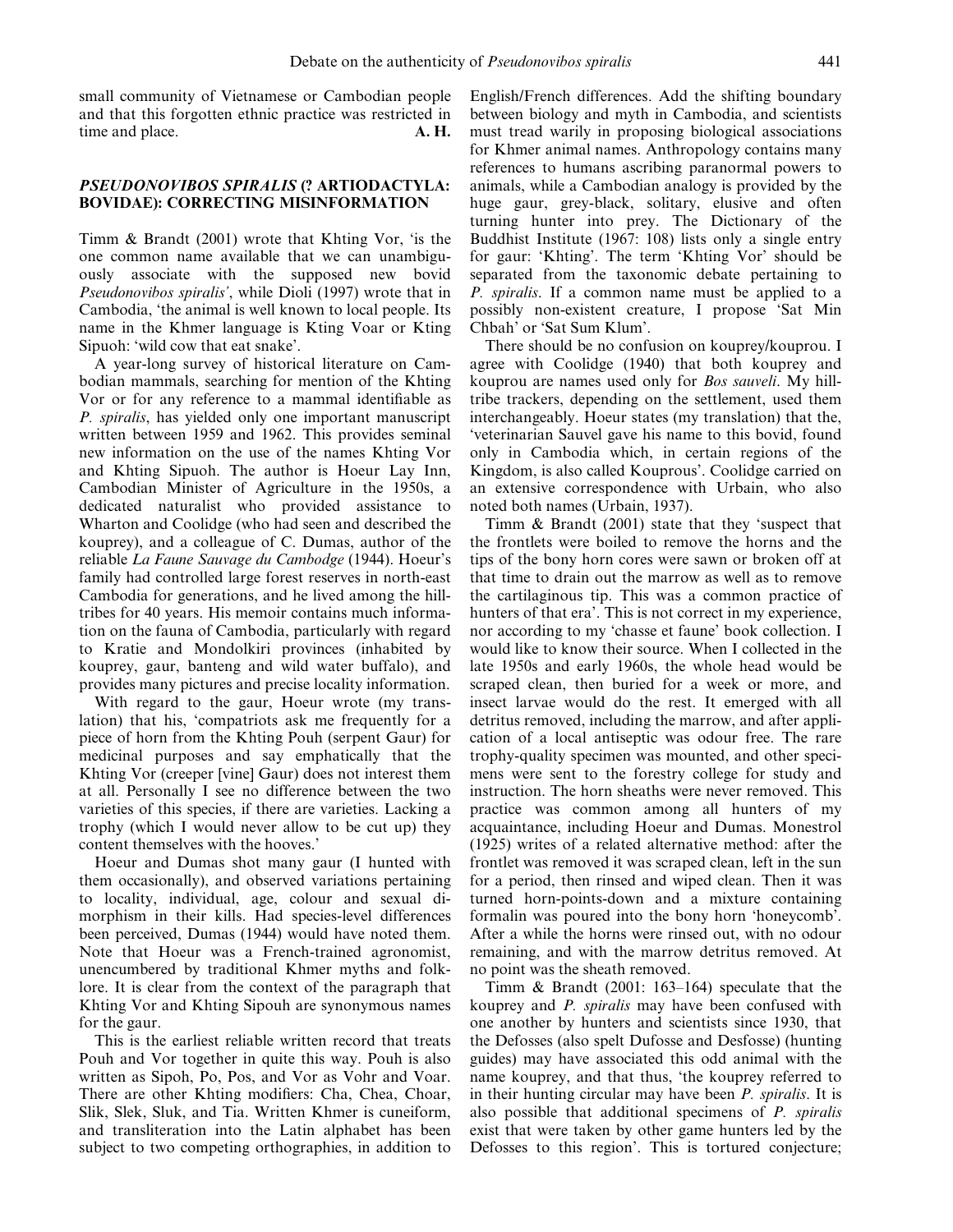Defosse accurately described the real kouprey on page 9 of the circular, accompanied by a photograph of a kouprey horn set. The Defosses had an excellent command of idiomatic English; their hunting circular was sent to Coolidge in 1930 and is referenced in Coolidge's (1940) landmark study of a genuine new bovid, the kouprey.

In Timm & Brandt (2001) the issue that has provoked the most intense debate is how and where the Kansas Natural History Museum specimens were collected. Hoffmann (1986) quotes Hall, who quotes Sutton Jr, that they `probably came from animals shot for meat and/or bait'. Timm & Brandt leave out that important `probably'. On locality, the labels now read `Cambodia, about 100 miles north-east of Saigon at Suoi Kiet near Phan Thiet'. Before hunting, the Suttons spent a week in Cambodia in Phnom Penh and at Angkor. The Defosses accompanied them and, `Louis [son] went back to Annam to prepare the camps and purchase buffalo bait' (Sutton & Sutton, 1930: 236). In 1905 the French built a railroad between Saigon and Phan Thiet passing through Suoi Kiet where a station was constructed. The area soon attracted a small French colony because of the climate and good hunting in the dense bamboo forests.<sup>1</sup> Defosse made his residence there. Thus it is not at all improbable that the specimens were purchased in Cambodia and/or at Suoi Kiet. Therefore, Timm & Brandt do not know how they were acquired. Sutton Jr was 85 when he reconfirmed the date and locality to Hoffmann (1986). For the `collected' purists, note that on the 1929 Field Museum expedition, Coolidge included in his 4000 specimens, 1000 `collected' bird specimens purchased from a wildlife dealer for \$1563 gold dollars.

It was not at all impossible to hand craft fake horn sets in the 1920s. Vittoz (1933) described how horn sheaths were softened. Artisans of that time might have crafted horn sets from Bos taurus as a weekend whimsy. Seveau (2001) includes four specimens brought by a cotton planter from Indochina in 1925. DNA analysis of the frontal [Hassanin et al., 2001] and dissection of the keratin sheath [Thomas et al., 2001], show the specimens to be manipulated *Bos taurus*.

A significant article on the historical context of P. spiralis has been written by Macdonald & Yang (1997). They refer to a Chinese source (San Cai Tu Hui, 1607) which described a fabled goat-like ungulate in south China (later Indochina) that hung by its horns from trees, and was eaten by people to avoid snake attack. There is a similar belief in India about a goat known by its Pushtu name of markhor (snake-eater), and indeed the horns of the Astor race of the markhor could be the prototype from which fakes are made. Add the Hindu-Khmer creation myth with the centrality of the serpent and we arrive at a clearer understanding of P. spiralis folklore. However, as described in the Chinese source, the probable real animals from which this myth originated was either a saiga or serow, or

perhaps a larger species such as a bharal or markhor, and was not P. spiralis or any species of Bos.

The Kansas Natural History Museum specimens are being used as critical evidence in a scientific inquiry. The null hypothesis of the purchase of faked specimens rather than collection of a new genus of mammal must be assumed unless falsified. Thus the onus for proof is on the believers in their authenticity.

## Acknowledgements

I thank Sara and Bill Thomas for leading me to the Hoeur Lay Inn memoir and for their support of conservation efforts in Cambodia; the staff of the Harvard Museum of Comparative Zoology, the Harvard-Yenching Library, and the Harvard University Archives; Lucy Price of the Atlantic Monthly; R. Timm and A. Seveau for their encouragement; David Chandler and Naranhkiri Tith for freely sharing their knowledge with me; and Gary J. Galbreath for reading and commenting on the manuscript. **R. M.** 

# FURTHER INFORMATION ON THE UNLIKELY EXISTENCE OF THE BOVID: PSEUDONOVIBOS SPIRALIS

I gathered the following information through long and hard field studies that have led me to the belief that the bovid with spiral-shaped horns was only a myth, the origin of which remains unclear, and that this animal has only existed in people's imagination. The following information will add to the report that has been already published by Thomas, Seveau & Hassanin (2001) and which showed through different analyses that all the trophies in my possession (seven trophies + two solitary horns = 16 horns) had been transformed by hand from horns of domestic cattle (ox or buffalo).

Today, as far as I know, there are at least 70 horns of P. spiralis, two-thirds of which are attached in pairs on a bony frontlet to provide trophies. Six of the trophies were collected in Indochina before 1930. I have been able to see most of the reported horns in pictures or on video, except the specimen stored in Russia. All had visible signs revealing their transformation as follows:

(1) The thickness of the bottom of the horns is generally too thin (except at the bottom of some horns carved from buffalo horn).

(2) The deterioration of the keratin layers and the fractures generally observed at the bottom of the horn torsion reveal tensions caused by a modification through a source of heat and maintaining the natural shape of the horn sheath.

(3) The heads of the growth rings show that some of the horn has become splintered proving that the structure of the keratin layers was unnaturally carved. Not to mention the perfectly regular spacing between the growth rings on all the horns studied; such regular

 $<sup>1</sup>$  On the maps it is tourist itinerary 9.</sup>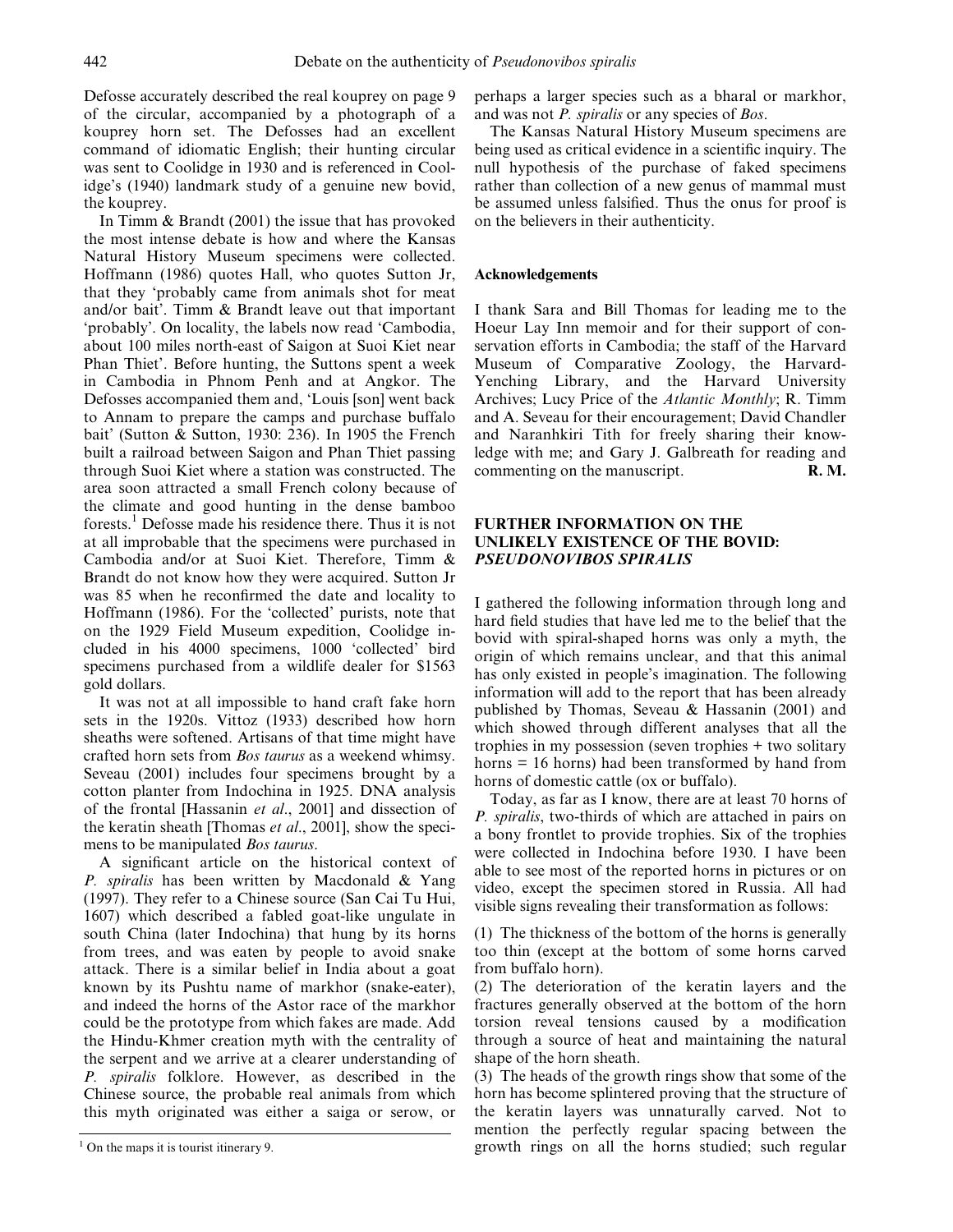patterns of growth can hardly ever be observed in a wild animal.

The putative *P. spiralis* has been equated by some authors with the Cambodian vernacular names Khting Pos (snake ox) and Khting Vor (spiral horned ox). The oldest reference of the Khting Pos dates back to 1870 (Janneau, 1870). This author also referred to it as the Khting Châ and for the first time, the kouprey. Aymonier (1883) gave details of the behaviour of the Khting Pos and the popular beliefs relating to the animal, and many authors subsequently used this information. But the morphological descriptions are often unclear and contradictory, and it should be noted that no one mentioned the particular growth rings on Khting Pôs' horns.

According to Dufossé (1930), who spent more than 20 years in Cambodia, the name 'Khting Pô' is referred to as the gaur by the people of Cambodia. In 1925, Bordeneuve (1925) reported that the people of southern China referred to the gaur as the Nguu-Xa, that is to say 'snake ox'. There is no mention of the 'Khting Vor' either in the French colonial literature or in local dictionaries. The dozens of testimonies I gathered on the spot do not support any claim that the animal exists or ever existed. Even if the reasons for the faking of the horns are still unknown, the technique used for this work has always been known in South-east Asia. Fake rhinoceros horns, knife handles, combs, music instruments, etc., were commonly made only a few decades ago. Cambodian and Vietnamese fakers probably chose horns of domestic cattle or domestic water buffalo that were long enough to construct horns of P. spiralis. The surface of the horn was filed off to make the growth rings. The torsion was made by using a source of heat. According to my own experiences, keratin is completely softened at a temperature of about  $120^{\circ}$ C. The spiral shape was produced with a special instrument while the horn was cooling, while it is possible that the final polishing was made with the leaf of a plant called `snay'  $(moracé a)$  (M.-A. Martin, pers. comm.) in Cambodia and with limestone powder coming from a cuttlebone or carbonized bivalve.

## Postscript

On 22 June 2001, during a short trip to Germany, I had the chance to see the type series of Pseudonovibos spiralis, which is held in the collection of the Staatliche Naturhistorische Sammlungen Dresden, Museum für Tierkunde, under the curation of Dr Alfred Feiler and his successor Dr Thomas Ziegler.

The pair of horns that has been allocated as the holotype of the species *P. spiralis* displays numerous superficial, sinusoidal lines along the horns, which point to the artificial creation of the rings or annulations which are the chief characteristic of this so-called new species of bovid. In fact, this pair of horns probably originated from a water buffalo Bubalus bubalis, as indicated by the dark brown colour of the horn and the cross section of the internal mould that has been obtained by Dr Feiler and Dr Ziegler who are continuing to carry out detailed microstructural and molecular analyses of the specimens, and to whom my thanks are due for their kind help.

All the material I have seen presents different and inconsistent characters which clearly show that the horns have been subject to human modification, and I therefore suggest that the name P. spiralis should be made a synonym of *B*. *bubalis*.

A. S.

#### REFERENCES

- Aymonier, E. (1883). Notes sur les coutûmes et les croyances superstitieuses des Cambodgiens. Excursion et reconnaissances No. 16. Sagon.
- Bordeneuve, J. (1925). Les grandes chasses en Indochine, Souvenir d'un forestier, Portail. Saigon.
- Boulangier, M. E. (1888). Un hiver au Cambodge; chasses au tigre a l'éléphant et au buffle sauvage. 2nd edn. Tours, France: Alfred Marie.
- Bradley, D. G., MacHugh, D. E., Cunningham, P. & Loftus, R. T. (1996). Mitochondrial diversity and the origins of African and European cattle. Proc. Natl Acad. Sci. USA 93: 5131-5135.
- Coolidge, H. J. Jr (1940). The Indo-Chinese forest ox or kouprey. Mem. Mus. Comp. Zool. Harvard 44: 421-531.
- Desai, A. & Lic, V. (1996). Status and distribution of large mammals in eastern Cambodia: results of the first foot surveys in Mondulkiri and Rattanakiri provinces. Fauna & Flora International, World Wide Fund for Nature, and IUCN-The World Conservation Union. Bangkok: DYNA Print.
- Dictionary of the Buddhist Institute (1967). Phnom Penh.
- Dioli, M. (1995). A clarification about the morphology of the horns of the female kouprey. A new unknown bovid species from Cambodia. Mammalia 59: 663-667.
- Dioli, M. (1997). Notes on the morphology of the horns of a new artiodactyl mammal from Cambodia: Pseudonovibos spiralis. J. Zool. (Lond.) 241: 527-531.
- Dufossé, M. (1930). Chasse et Tourisme au Cambodge et dans le Sud Indo-Chine. Societe des Editions d'Extreme Asie, Saigon, 1931.
- Dumas, C. (1944). La faune sauvage du Cambodge, Moeurs et Chasse. Aymonier, E. (Ed.). Saigon et Phnom Penh: Ed. Aymonier.
- Goss, R. J. (1983). Deer antlers: regeneration, function, and evolution. New York: Academic Press.
- Grigson, C. (1980). The craniology and relationships of four species of Bos 5. Bos indicus L. J. Archaeol. Sci. 7: 3-32.
- Groves, C. P. (1981). Systematic relationships in the Bovini (Artiodactyla, Bovidae). Z. Zool. Syst. Evolutionsforsch. 19: 264±278.
- Hammer, S. E., Suchentrunk, F., Tiedemann, R., Hartl, G. B. & Feiler, A. (1999). Mitochondrial DNA sequence relationships of the newly described enigmatic Vietnamese bovid, Pseudonovibos spiralis. Naturwissenschaften 86: 279-280.
- Hassanin, A. & Douzery, E. J. P. (2000). Is the newly described Vietnamese bovid Pseudonovibos spiralis a chamois (genus Rupicapra)? Naturwissenschaften 87: 122-124.
- Hassanin, A., Seveau, A., Thomas, H., Bocherens, H., Billiou, D. & Nguyen, B. X. (2001). Evidence from DNA that the mysterious 'Linh Duong' (Pseudonovibos spiralis) is not a new bovid. C. R. Acad Sci Sér III 324: 71-80.
- Hassanin, A. (submitted). Ancient specimens and DNA con-